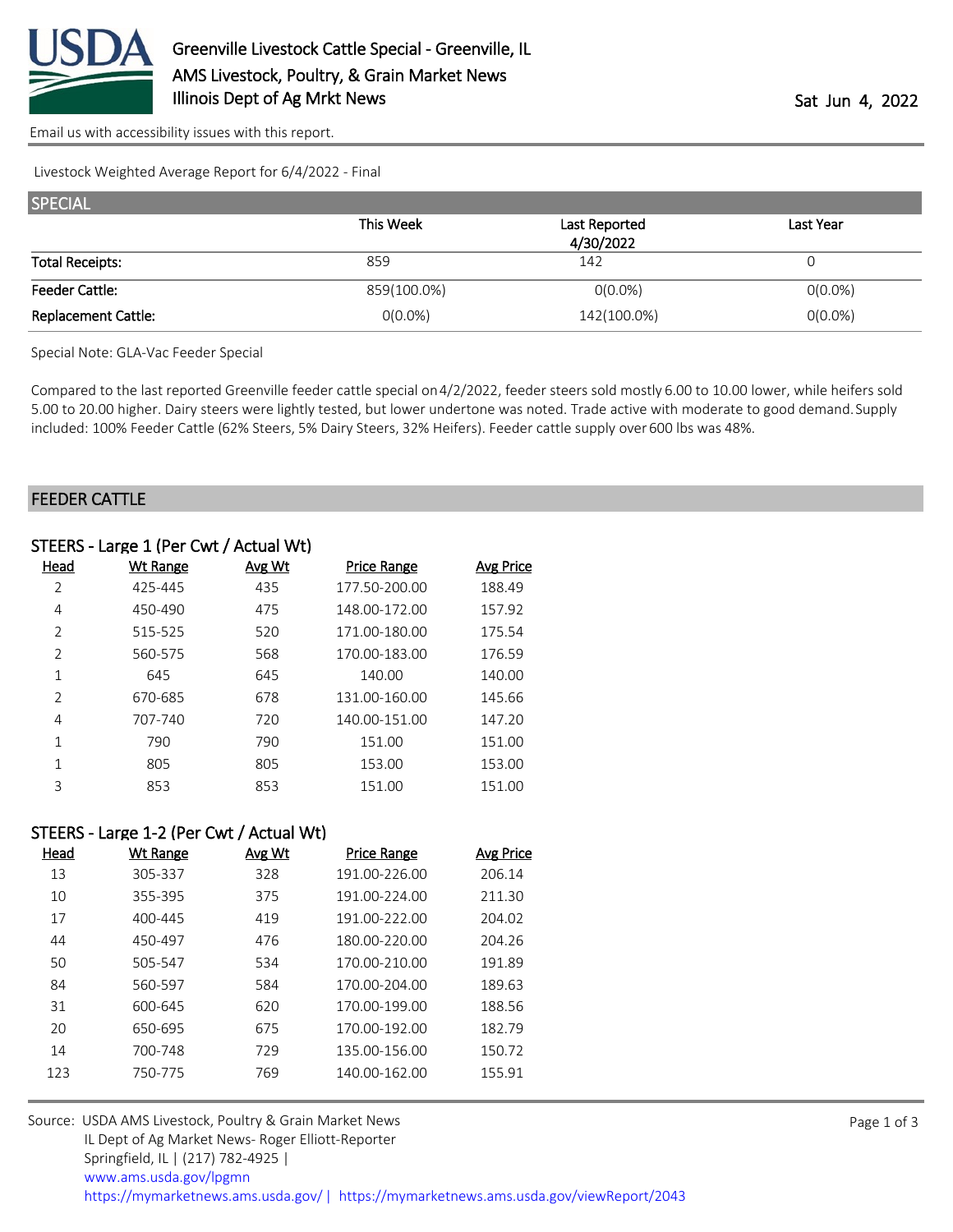

[Email us with accessibility issues with this report.](mailto:mars@ams.usda.gov?subject=508%20issue)

|                | STEERS - Large 2 (Per Cwt / Actual Wt) |        |                    |           |
|----------------|----------------------------------------|--------|--------------------|-----------|
| Head           | <b>Wt Range</b>                        | Avg Wt | <b>Price Range</b> | Avg Price |
| 1              | 220                                    | 220    | 170.00             | 170.00    |
| 1              | 410                                    | 410    | 161.00             | 161.00    |
| 3              | 455-470                                | 460    | 152.50-170.00      | 164.23    |
| 1              | 525                                    | 525    | 137.50             | 137.50    |
| 3              | 595                                    | 595    | 131.00-161.00      | 141.00    |
| $\mathcal{P}$  | 605-610                                | 608    | 121.00-141.00      | 131.04    |
| 5              | 665-695                                | 680    | 131.00-156.00      | 145.46    |
| $\mathcal{P}$  | 755-795                                | 775    | 111.00-123.00      | 117.15    |
| 1              | 810                                    | 810    | 128.00             | 128.00    |
| $\overline{2}$ | 850                                    | 850    | 120.00-129.00      | 124.50    |
| $\mathcal{P}$  | 930-940                                | 935    | 124.00-126.00      | 124.99    |
|                | 965                                    | 965    | 121.00             | 121.00    |
|                |                                        |        |                    |           |

872-890 889 150.00-155.00 154.69

### DAIRY STEERS - Large 3 (Per Cwt / Actual Wt)

| <b>Head</b> | Wt Range | <b>Avg Wt</b> | <b>Price Range</b> | Avg Price |       |
|-------------|----------|---------------|--------------------|-----------|-------|
| 2           | 390      | 390           | 160.00             | 160.00    |       |
| 1           | 445      | 445           | 121.00             | 121.00    |       |
| 10          | 595      | 595           | 140.00             | 140.00    | Fancy |
| 9           | 621      | 621           | 136.00             | 136.00    |       |
| 7           | 664      | 664           | 140.00             | 140.00    | Fancy |
| 4           | 713      | 713           | 127.00             | 127.00    |       |
| 3           | 785      | 785           | 121.00             | 121.00    |       |

# DAIRY STEERS - Large 3-4 (Per Cwt / Actual Wt)

| Head | Wt Range | Avg Wt | <b>Price Range</b> | Avg Price |
|------|----------|--------|--------------------|-----------|
|      | 555-580  | 568.   | 85.00-101.00       | 92.82     |
|      | 600-625  | 616    | 90.00-101.00       | 93.92     |
|      | 665-695  | 680    | 90.00-100.00       | 95 11     |

# HEIFERS - Large 1 (Per Cwt / Actual Wt)

| Head | Wt Range | Avg Wt | <b>Price Range</b> | <b>Avg Price</b> |       |
|------|----------|--------|--------------------|------------------|-------|
|      | 415      | 415    | 140.00             | 140.00           |       |
|      | 400      | 400    | 193.00             | 193.00           | Fancy |
|      | 535      | 535    | 150.00             | 150.00           |       |
|      | 565      | 565    | 155.00             | 155.00           |       |
| 1    | 680      | 680    | 155.00             | 155.00           |       |
|      | 855      | 855    | 134.00             | 134.00           |       |